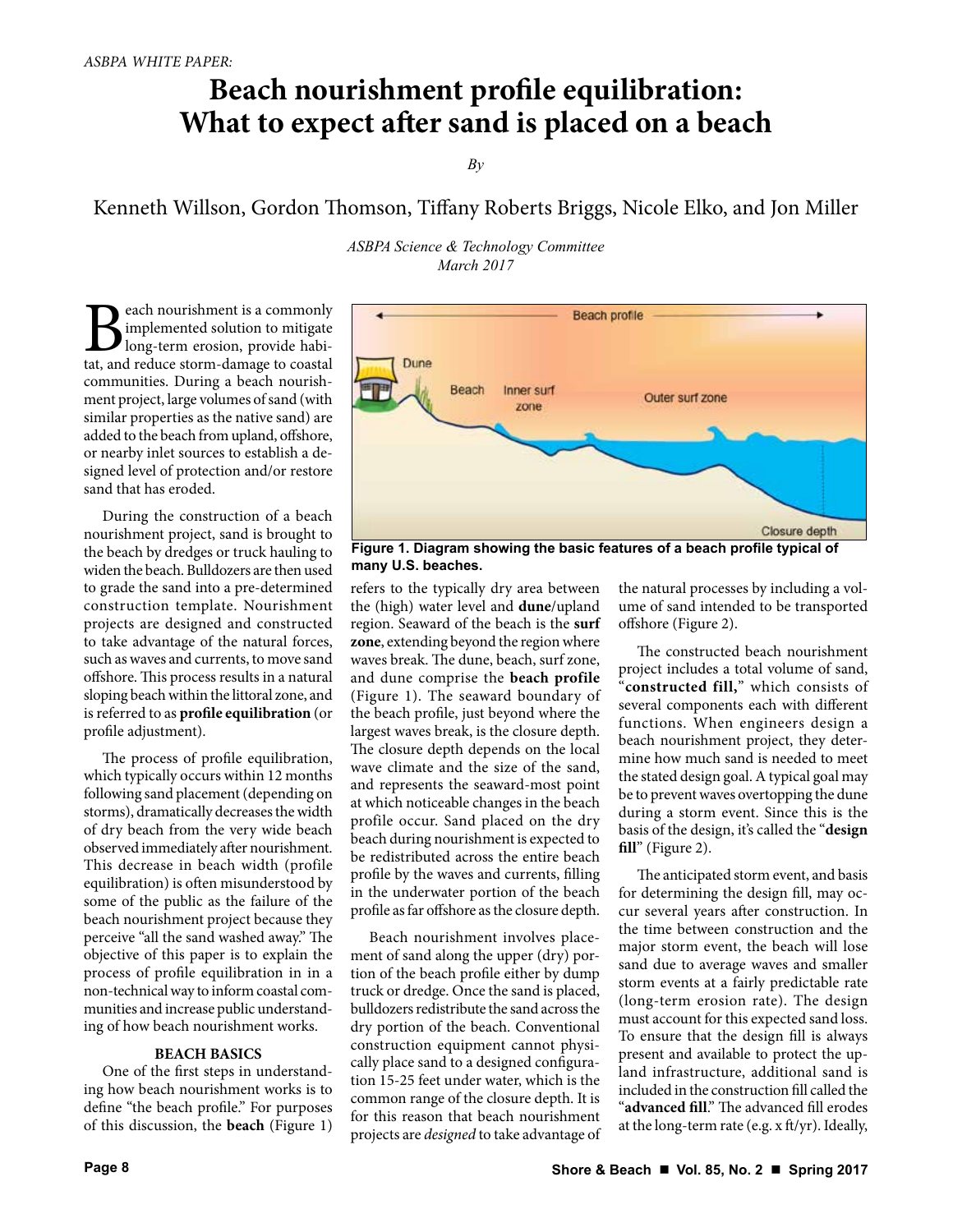

**Figure 2. Beach nourishment projects are designed to allow sand movement across the profile, while maintaining a certain dry-beach width**

once the advanced fill has dispersed and the design fill is beginning to erode, the next project (called a renourishment) will begin. The goal is to ensure that when a major storm occurs, at a minimum the design fill is present to reduce damage to the community.

A less intuitive volume of sediment included in beach nourishment design and construction is called the "**equilibration fill**." The equilibration fill is actually part of the advanced fill and design fill. During construction, the dredging contractor places sand at a slope steeper than the natural beach slope because it's cost prohibitive to shape the beach profile beyond the area where the waves are breaking. After construction, the waves and currents naturally soften the slope and move the sand offshore to fill the deeper parts of the beach profile. During this process, no sand has been lost from the beach profile; it has rather been redistributed to create a more stable beach shape, which is more

effective in breaking larger waves further offshore. The movement of the sand from the steep construction slope to this flatter, more stable shape typically occurs within 12 months after construction, depending on how many storms impact the area.

Although profile equilibration is factored into the design of beach nourishment projects, the public may negatively perceive this process. The immediate, rapid loss of newly placed (and often quite expensive) sand may discourage project stakeholders if the process of profile equilibration is not explained. It is critical that stakeholders understand that this loss of sand does not represent a failure. In fact, the offshore transport of equilibration fill (Figure 2) is part of the engineering design. Most often the beach profile hasn't lost any sand, the sand has just moved offshore as intended where it is performing an important role dissipating wave energy. After this initial equilibration process during which the shoreline retreats rapidly, the shoreline retreat rate slows down as the profile approaches equilibrium.

## **REAL-WORLD EXAMPLE**

The 2015 North Topsail Beach (NC) post-nourishment profile (constructed fill) and equilibration profile (equilibrated fill) provides a real-world example illustrating the equilibration process (Figure 3). The constructed fill (Figure 3A) equilibrated over a period of seven months transporting sediment to the surf zone (Figure 3B) and adjusting the overall beach profile (slope). As shown in the example beach profile, the equilibration fill is often deposited as a sandbar, which helps to trip the waves, and further reduce the amount of wave energy reaching the beach.

#### **ENVIRONMENTAL CONSIDERATIONS**

Understanding sediment transport pathways of the constructed fill is com-